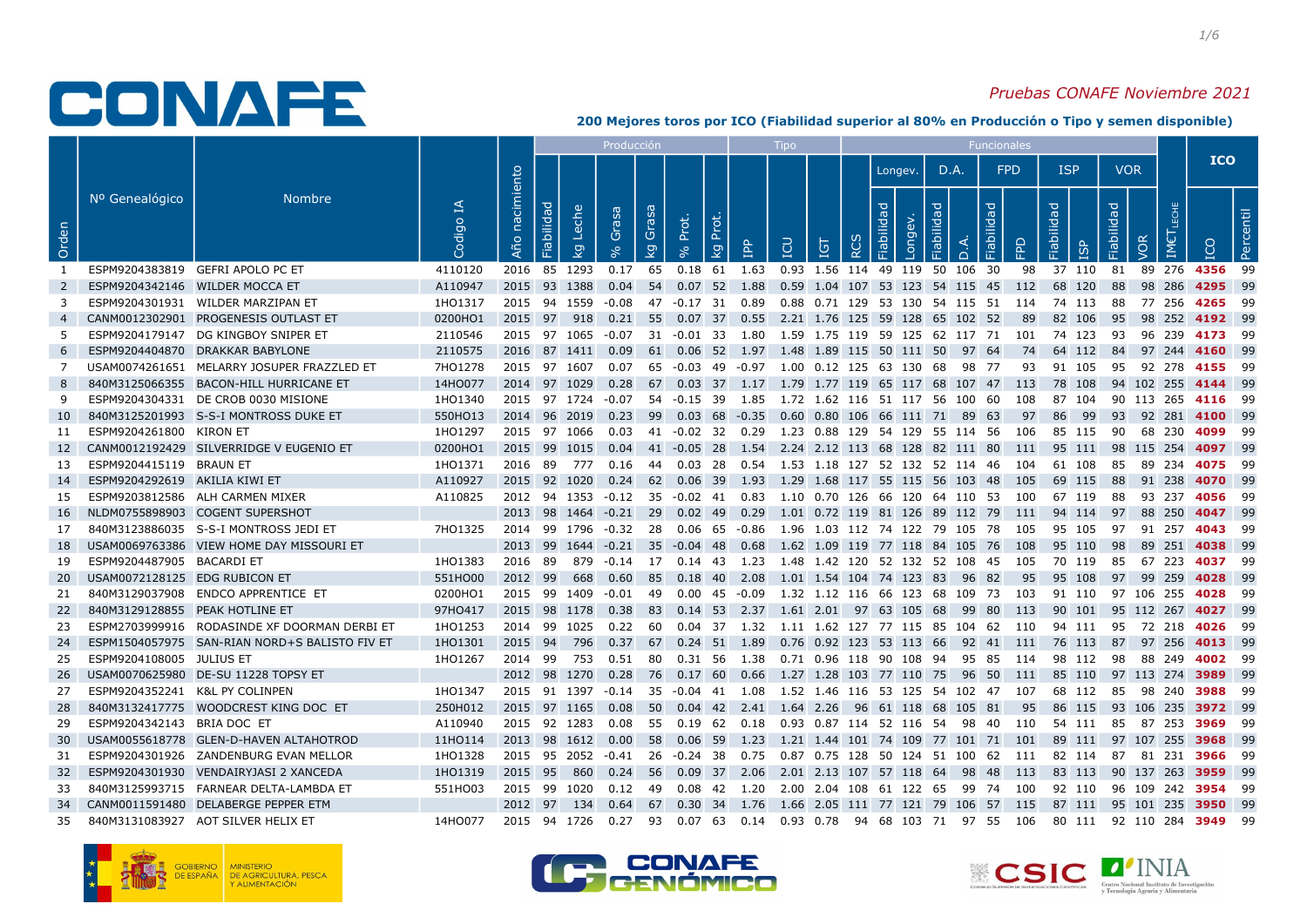### Pruebas CONAFE Noviembre 2021

|       |                                  |                                              |             |                   |                   |                       | Producción                       |    |                                            |           | <b>Tipo</b> |     |            |                                                                                                       |            |                   | Funcionales |            |        |                   |                                    |           |            |  |
|-------|----------------------------------|----------------------------------------------|-------------|-------------------|-------------------|-----------------------|----------------------------------|----|--------------------------------------------|-----------|-------------|-----|------------|-------------------------------------------------------------------------------------------------------|------------|-------------------|-------------|------------|--------|-------------------|------------------------------------|-----------|------------|--|
|       |                                  |                                              |             |                   |                   |                       |                                  |    |                                            |           |             |     |            | Longev.                                                                                               | D.A.       |                   | <b>FPD</b>  | <b>ISP</b> |        | <b>VOR</b>        |                                    |           | <b>ICO</b> |  |
| Orden | Nº Genealógico                   | <b>Nombre</b>                                | R<br>Codigo | nacimiento<br>Año | Fiabilidad        | Leche<br><u>। प्र</u> | Grasa<br>Grasa<br>8 <sup>o</sup> | ΣÅ | Prot.<br>Prot.<br>$\overline{\mathcal{Q}}$ | <b>Po</b> | EQ          | IGT | <b>RCS</b> | Fiabilida<br>Longev.                                                                                  | Fiabilidad | Fiabilidad<br>Å.Q | 윤           | Fiabilidad | ЯSI    | <b>Fiabilidad</b> | IMET<br>VOR                        | <b>CO</b> | Percentil  |  |
| 36    |                                  | USAM0070412495 JENNY-LOU MCUTCHEN CRANK IT   |             | 2013 99           |                   | 1007                  | 0.08                             | 45 |                                            |           |             |     |            | 0.09 42 1.24 1.66 1.79 125 84 111 87 110 64                                                           |            |                   | 108         |            | 94 101 |                   | 97 92 216 3948 99                  |           |            |  |
| 37    |                                  | 840M3008897582 S-S-I SNOWMAN MAYFLOWER ET    |             |                   |                   |                       |                                  |    |                                            |           |             |     |            | 2011 99 1888 -0.18 47 0.04 65 0.96 0.48 0.63 108 84 112 84 99 61 105                                  |            |                   |             |            |        |                   | 89 111 97 102 263 <b>3947</b>      |           | - 99       |  |
| 38    |                                  | 840M3129015989 STANTONS CHIEF ET             | 513HO03     |                   |                   |                       |                                  |    |                                            |           |             |     |            | 2015 97 932 -0.03 30 0.00 30 1.12 2.56 2.49 117 66 122 71 108 62 102                                  |            |                   |             |            |        |                   | 88 112 95 98 213 3934 98           |           |            |  |
| 39    | ESPM9204300529 SANXURXO ET       |                                              | 1H01318     |                   |                   |                       |                                  |    |                                            |           |             |     |            | 2015 99 1275 -0.15 29 -0.04 37 1.00 1.64 1.57 110 68 122 70 115 91 110                                |            |                   |             |            |        |                   | 98 116 99 102 229 <b>3933</b>      |           | - 98       |  |
| 40    |                                  | ESPM3604271977 KINTEIRO XF CHEVALIER OIS ET  | 1H01381     |                   |                   |                       |                                  |    |                                            |           |             |     |            | 2016 83 1681 -0.02 58 -0.04 50 1.10 1.12 1.29 110 57 108 59 103 45 111 61 108                         |            |                   |             |            |        |                   | 87 105 249 <b>3931</b> 98          |           |            |  |
| 41    |                                  | USAM0069829746 LONE-OAK-ACRES ALTARABO ET    | 11HO113     |                   |                   |                       |                                  |    |                                            |           |             |     |            | 2012 97 804 0.24 54 0.04 30 1.42 1.73 1.76 119 74 119 75 106 57 114 81 107 95 101 233 3927 98         |            |                   |             |            |        |                   |                                    |           |            |  |
| 42    |                                  | 840M3133064360 ENDCO VIEWPOINT ET            | 0200HO1     |                   |                   |                       |                                  |    |                                            |           |             |     |            | 2015 95 1002 0.19 56 0.07 40 1.14 1.57 1.36 108 49 117 59 106 57 112 77 112 91 119 257 <b>3921</b> 98 |            |                   |             |            |        |                   |                                    |           |            |  |
| 43    |                                  | ESPM3304079493 MONO LA UZMAX 1 ET            | 2110554     | 2015 95           |                   | 888                   | 0.20                             |    |                                            |           |             |     |            | 53  0.15  45  0.85  0.97  0.98  108  47  119  56  111  49  108                                        |            |                   |             |            |        |                   | 62 117 87 108 248 3919 98          |           |            |  |
| -44   |                                  | ITAM9991363560 GARIONI RYL VANHALEN          |             |                   |                   |                       |                                  |    |                                            |           |             |     |            | 2015 99 1042 0.13 51 0.08 42 1.30 1.45 1.55 110 60 121 65 104 72 106 92 104 98 109 241 3915 98        |            |                   |             |            |        |                   |                                    |           |            |  |
| 45    |                                  | ESPM9204468575 GO-FARM LUGO ET               | 1HO1375     |                   |                   |                       |                                  |    |                                            |           |             |     |            | 2016 95 936 -0.02 31 -0.01 29 1.18 1.13 0.98 129 50 129 52 108 62 104 78 108 87 92 221 <b>3912</b> 98 |            |                   |             |            |        |                   |                                    |           |            |  |
| 46    |                                  | CANM0012264620 SILVERRIDGE V IMAX ET         | 0200HO1     |                   |                   |                       |                                  |    |                                            |           |             |     |            | 2015 98 1071 0.34 75 0.06 41 0.33 1.79 1.77 94 63 125 68 100 73 110 90 105                            |            |                   |             |            |        |                   | 97 116 269 3905 98                 |           |            |  |
| 47    | ESPM9204261801 MISIL ET          |                                              | 1HO1313     | 2015 95           |                   |                       |                                  |    |                                            |           |             |     |            | 934  0.15  49  0.06  37  0.51  1.28  1.17  120  52  119  62  106  52                                  |            |                   | 96          |            | 76 119 |                   | 88 75 216 <b>3905</b> 98           |           |            |  |
| 48    |                                  | USAM0073143748 RONELEE MIDNIGHT DETOUR ET    |             | 2014 98           |                   | 879                   |                                  |    |                                            |           |             |     |            | 0.19 51 0.14 43 1.07 1.78 1.31 110 65 117 73 105 66 101 87 108                                        |            |                   |             |            |        |                   | 97 113 251 3901 98                 |           |            |  |
| 49    |                                  | USAM0058591942 LARCREST COMMANDER ET         |             | 2012 99           |                   |                       |                                  |    |                                            |           |             |     |            | 993 0.29 66 0.15 48 1.71 1.59 1.92 107 85 110 86 94 71 102 91 110 98 111 243 3897 98                  |            |                   |             |            |        |                   |                                    |           |            |  |
| 50    | ESPM9204301922 ALVITE ET         |                                              | 1HO1332     |                   |                   |                       |                                  |    |                                            |           |             |     |            | 2015 87 799 0.11 40 0.00 26 0.72 1.51 1.30 112 49 131 50 115 34 97 56 114                             |            |                   |             |            |        |                   | 84 98 224 3897 98                  |           |            |  |
| 51    | ESPM9204300527 ARION             |                                              | 1HO1324     | 2015 97           |                   |                       |                                  |    |                                            |           |             |     |            | 821 -0.13 16 -0.01 26 1.01 1.90 1.38 118 52 132 54 118 66 114 83 111 90 100 230 3891 98               |            |                   |             |            |        |                   |                                    |           |            |  |
| 52    |                                  | ESPM9204342136 BARUDA SANGRIA ET             | A110949     |                   |                   |                       |                                  |    |                                            |           |             |     |            | 2016 82 1070 0.15 54 0.06 41 1.53 1.43 1.63 112 53 116 54 98 36 101 56 112 85 107 235 3887 98         |            |                   |             |            |        |                   |                                    |           |            |  |
| 53    |                                  | ESPM9204300530 SJONNY SUPERTORO              | 1HO1326     |                   |                   |                       |                                  |    |                                            |           |             |     |            | 2015 99 1428 -0.12 38 -0.06 39 1.05 1.07 1.23 123 76 117 79 102 91                                    |            |                   | 93 98 115   |            |        |                   | 99 78 205 <b>3887</b> 98           |           |            |  |
| 54    |                                  | USAM0074564764 PLAIN-KNOLL KING ROYAL ET     | 507HO12     | 2015 99           |                   |                       |                                  |    |                                            |           |             |     |            | 751  0.42  70  0.27  52  1.31  1.18  1.48  96  66  113  71  105  80                                   |            |                   | 94 95 113   |            |        |                   | 98 110 245 <b>3884</b> 98          |           |            |  |
| 55    |                                  | ESPM0804234252 THOS APOLL ALLUMI PP ROJO     | 1HO1350     |                   | 2015 88 1318 0.01 |                       |                                  |    |                                            |           |             |     |            | 48  0.00  43  0.52  1.41  1.26  112  47  119  48  106  44                                             |            |                   | 92          |            | 58 105 |                   | 82 91 227 <b>3880</b>              |           | - 98       |  |
| 56    |                                  | USAM0071181872 SANDY-VALLEY DREAMWEAVER ET   |             |                   | 2013 99 985       |                       |                                  |    |                                            |           |             |     |            | -0.18 16 -0.01 31 0.67 2.30 1.80 120 82 123 85 117 50 112 86 110                                      |            |                   |             |            |        |                   | 98 107 219 <b>3876</b> 98          |           |            |  |
| 57    | ESPM9204292620 DANICA SICILIA ET |                                              | A110928     |                   |                   |                       |                                  |    |                                            |           |             |     |            | 2015 95 1180 0.08 51 0.04 42 0.95 1.54 1.45 113 57 115 61 101 45 101 72 111 88 110 234 3870 98        |            |                   |             |            |        |                   |                                    |           |            |  |
| 58    | ESPM9204352138 BEATBOY ET        |                                              | 1HO1353     |                   |                   |                       |                                  |    |                                            |           |             |     |            | 2016 93 1409 -0.11 38 -0.01 44 0.42 1.21 1.15 119 49 121 50 99 44 95                                  |            |                   |             |            | 61 114 |                   | 85 90 217 3870 98                  |           |            |  |
| 59    |                                  | USAM0070625988 DE-SU 11236 BALISTO ET        |             | 2012 97           |                   | 651                   | 0.40                             |    |                                            |           |             |     |            | 64  0.36  58  1.01  0.74  1.10  114  89  114  94  97  87  113  91  108                                |            |                   |             |            |        |                   | 98 102 247 <b>3869</b>             |           | - 98       |  |
| 60    | FRAM2229184217 LOUXOR            |                                              |             | 2015 98           |                   | 93                    |                                  |    |                                            |           |             |     |            | 0.25 27 0.22 25 1.12 2.08 2.02 121 54 132 62 113 60 111 86 111                                        |            |                   |             |            |        |                   | 97 90 206 3850 98                  |           |            |  |
| 61    |                                  | USAM0072852002 DE-SU GALAPAGOS ET            | 0200HO1     |                   | 2014 97 786       |                       |                                  |    |                                            |           |             |     |            | 0.24 53 0.03 29 0.44 1.25 0.98 110 66 124 71 116 54  105  87 114  95 105 235 <b>3844</b> 98           |            |                   |             |            |        |                   |                                    |           |            |  |
| 62    | ESPM9204355197 BASIX ET          |                                              | 1H01362     | 2016 95           |                   | 594                   |                                  |    |                                            |           |             |     |            | 0.23 44 0.10 30 1.68 1.10 1.62 122 50 123 52 105 43 101 76 113                                        |            |                   |             |            |        |                   | 87 91 199 3844 98                  |           |            |  |
| 63    | ESPM9204301921 EXITO ET          |                                              | 1HO1345     | 2015 93           |                   | 628                   |                                  |    |                                            |           |             |     |            | 0.22  45  0.17  38  1.48  1.33  1.42  121  57  121  59  103  47                                       |            |                   | 94          |            | 73 103 |                   | 90 103 214 3838                    |           | - 98       |  |
| 64    |                                  | ESPM9204342140 DYNAMIC KOSTAR SKODA ET       | A110943     |                   | 2015 78 1066      |                       |                                  |    |                                            |           |             |     |            | 0.15 54 0.09 44 1.01 1.54 1.65 109 50 116 52 99 31 100 42 109                                         |            |                   |             |            |        |                   | 84 103 229 3837 98                 |           |            |  |
| 65    |                                  | ESPM9204474515 WILLEM'S HOEVE W-H BARANSINGH | 1HO1378     |                   |                   |                       |                                  |    |                                            |           |             |     |            | 2016 94 1285 0.04 50 0.04 46 1.10 1.24 1.45 118 50 115 52 92 63                                       |            |                   |             |            |        |                   | 89 78 109 85 90 214 <b>3835</b> 98 |           |            |  |
| 66    |                                  | USAM0071667860 MATT-DARI MOGUL PAYTON ET     |             | 2012 99           |                   | 796                   |                                  |    |                                            |           |             |     |            | 0.11 40 0.17 44 0.49 1.52 1.20 120 87 113 86 110 57 112 94 113                                        |            |                   |             |            |        |                   | 96 105 232 3830 98                 |           |            |  |
| 67    |                                  | ESPM9204208987 RZN K&L SNAPSHOT ET           | 1HO1315     | 2015 97           |                   |                       |                                  |    |                                            |           |             |     |            | 829 -0.16 13 0.06 33 0.67 1.44 1.21 126 55 122 69 118 56 100                                          |            |                   |             |            | 85 119 | 90                | 90 195 <b>3820</b> 98              |           |            |  |
| 68    |                                  | ESPM9204476766 TIRAN JETSET HORIZON          | 1HO1387     | 2016              | - 98              | 665                   |                                  |    |                                            |           |             |     |            | 0.19 43 0.19 41 0.71 1.35 1.39 119 50 123 54 101 84                                                   |            |                   | 97 91 111   |            |        | 95                | 66 201 3819 98                     |           |            |  |
| 69    |                                  | ESPM1704321134 GENER SINATRA ET              | A110950     | 2016 87           |                   |                       |                                  |    |                                            |           |             |     |            | 865 0.27 59 0.08 36 1.42 1.28 1.26 110 55 117 56 104 45  106  62 107  87 108 234 <b>3816</b> 98       |            |                   |             |            |        |                   |                                    |           |            |  |
| 70    |                                  | NLDM0680292023 VISSTEIN K&L PROMOTER         |             |                   |                   |                       |                                  |    |                                            |           |             |     |            | 2014 92 738 0.03 29 0.14 38 1.52 0.71 1.09 124 55 123 62 112 42 112 64 107 92 92 213 3814 98          |            |                   |             |            |        |                   |                                    |           |            |  |





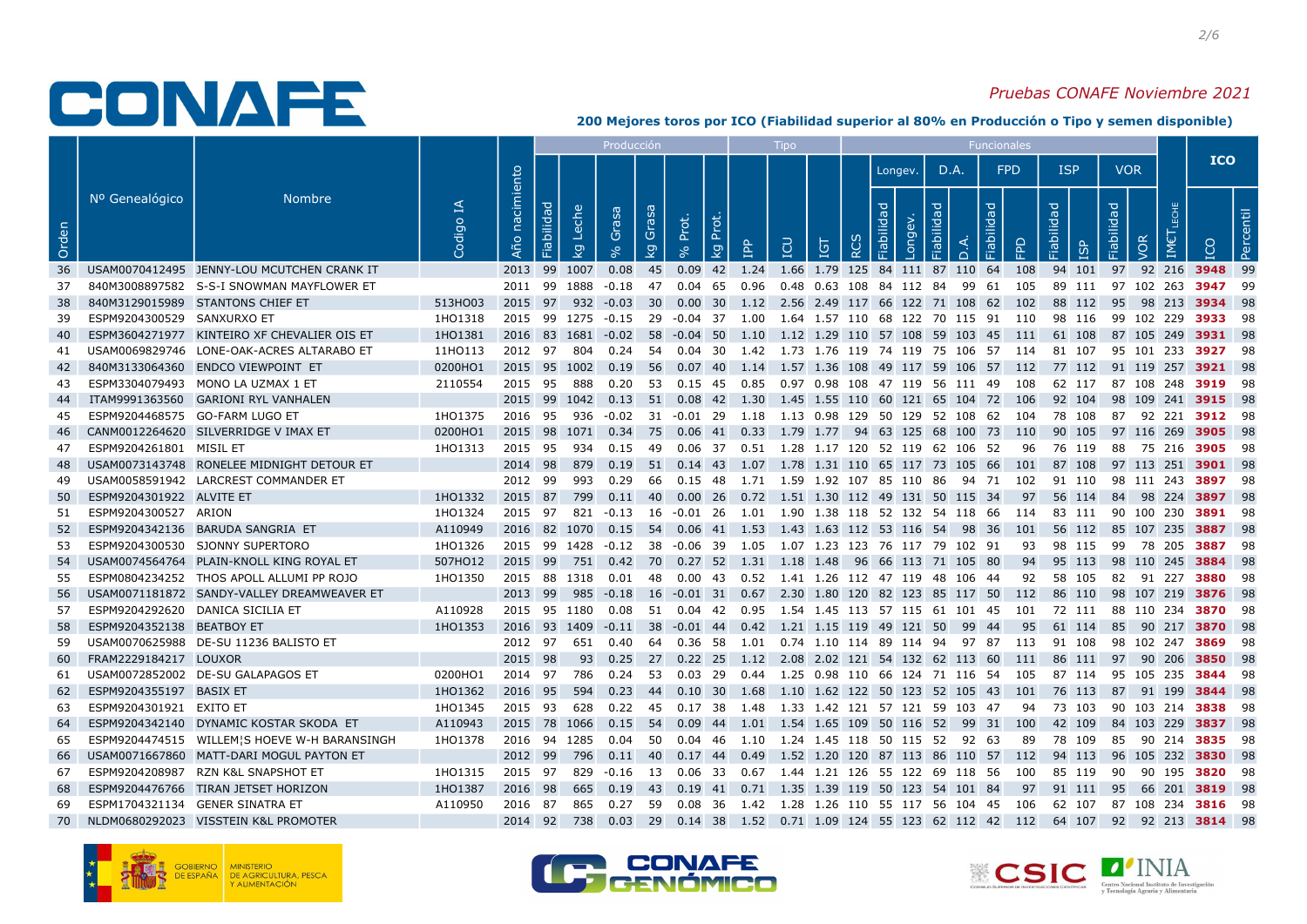

#### Pruebas CONAFE Noviembre 2021

|       |                                  |                                            |                      |                   |            |                         | Producción |                                  |                                                          |     | <b>Tipo</b> |            |                  |                                                                                       |           |          | Funcionales     |      |                 |            |                                                                                                              |            |           |
|-------|----------------------------------|--------------------------------------------|----------------------|-------------------|------------|-------------------------|------------|----------------------------------|----------------------------------------------------------|-----|-------------|------------|------------------|---------------------------------------------------------------------------------------|-----------|----------|-----------------|------|-----------------|------------|--------------------------------------------------------------------------------------------------------------|------------|-----------|
|       |                                  |                                            |                      |                   |            |                         |            |                                  |                                                          |     |             |            |                  | Longev.                                                                               | D.A.      |          | <b>FPD</b>      |      | <b>ISP</b>      |            | VOR                                                                                                          | <b>ICO</b> |           |
| Orden | Nº Genealógico                   | <b>Nombre</b>                              | R<br>Codigo          | nacimiento<br>Año | Fiabilidad | Leche<br>$\overline{Q}$ | Grasa      | Grasa<br>$\overline{\mathbf{S}}$ | Prot.<br>$\breve{\circ}$<br>훈<br>$\overline{\mathbf{g}}$ | ) 이 | EQ          | <b>IGT</b> | $\tilde{\alpha}$ | ਰ<br>Longev.<br>$\overline{\mathbf{C}}$<br><b>abili</b>                               | labilidad | $\Omega$ | Fiabilidad<br>입 |      | Fiabilidad<br>ъ | Fiabilidad | <b>IS</b>                                                                                                    |            | Percentil |
| 71    | ESPM1704236430 GENER SILICON ET  |                                            | A110933              | 2016 93 1319      |            |                         |            |                                  |                                                          |     |             |            |                  | 0.24 73 -0.05 37 1.41 0.86 1.09 109 55 111 56                                         |           | 98 45    | 106             |      | 66 109          |            | 88 114 242 3806 97                                                                                           |            |           |
| 72    | ESPM9204291003 OH DG HELIOS      |                                            | 2110570              | 2016 82 895       |            |                         |            |                                  |                                                          |     |             |            |                  | 0.18 51 0.06 35 0.47 1.91 1.63 121 50 122 52 93 53                                    |           |          | 93              |      | 54 105          |            | 82 90 211 3805 97                                                                                            |            |           |
| 73    | ESPM9204352245 BAMBU ET          |                                            | 1HO1356              |                   |            |                         |            |                                  |                                                          |     |             |            |                  | 2016 87 412 0.20 35 0.14 28 0.72 1.37 1.16 121 50 126 52 113 40 107                   |           |          |                 |      |                 |            | 65 118 84 100 211 <b>3803</b> 97                                                                             |            |           |
|       |                                  | 74 CANM0109145511 SILVERSTREAM PORTER ET   | 0200HO1              | 2014 95           |            | 573                     |            |                                  |                                                          |     |             |            |                  | 0.47 68 0.09 28 0.32 1.34 1.29 113 59 119 62 112 51 102                               |           |          |                 |      | 82 110          |            | 92 112 223 3802 97                                                                                           |            |           |
| 75    | ESPM9204292622 AMY JOSU ET       |                                            | A110930              |                   |            |                         |            |                                  |                                                          |     |             |            |                  | 2015 83 1915 -0.15 52 -0.08 52 0.87 1.23 1.26 100 55 111 56 93 38                     |           |          |                 |      |                 |            | 92 55 114 87 115 243 <b>3797</b> 97                                                                          |            |           |
| 76    |                                  | ESPM9203960690 WETHERTON BRENDAN           | 2110519              | 2013 99           |            |                         |            |                                  |                                                          |     |             |            |                  | 751  0.03  30  0.01  25  2.69  1.74  2.07  110  78  118  85  107  77  103             |           |          |                 |      | 80 123          |            | 94 109 205 3793 97                                                                                           |            |           |
| 77    |                                  | DEUM0357104289 BLONDIN ARKANSAS ET         | 0200HO0              |                   |            |                         |            |                                  |                                                          |     |             |            |                  | 2014  96  1418  0.01  52  0.06  52  -1.22  1.22  0.58  108  68  118  72  104  48  109 |           |          |                 |      | 85 115          |            | 92 102 247 <b>3792</b> 97                                                                                    |            |           |
| 78    |                                  | USAM0072156794 SEAGULL-BAY SILVER ET       | 029HO17              | 2013 99           |            | 814                     |            |                                  |                                                          |     |             |            |                  | 0.46 77 0.13 40 2.16 1.34 1.72 97 93 108 94 100 88 103                                |           |          |                 |      | 98 110          |            | 99 118 240 <b>3789</b> 97                                                                                    |            |           |
| 79    |                                  | ESPM9204058793 DG TIMBER ASTRAKAN ET       | A110874              |                   |            |                         |            |                                  |                                                          |     |             |            |                  | 2014 93 688 0.09 34 0.02 24 1.19 1.07 0.83 128 57 122 61 110 48 113 67 118            |           |          |                 |      |                 |            | 87 87 206 3786 97                                                                                            |            |           |
| 80    |                                  | ESPM1504271963 CUNDINS XF DOORITO ET       | 1HO1373              |                   |            |                         |            |                                  |                                                          |     |             |            |                  | 2016 88 1054 0.17 56 -0.04 30 1.27 1.15 1.27 119 51 117 52 102 41                     |           |          |                 | 91   | 63 105          |            | 84 86 202 <b>3781</b> 97                                                                                     |            |           |
| 81    | ESPM9204343035 KL JORDY BETA     |                                            | A110954              | 2016 84 -21       |            |                         | 0.21       |                                  |                                                          |     |             |            |                  | 19  0.12  11  1.68  1.96  1.83  129  50  136  52  111  33  106                        |           |          |                 |      | 66 113          |            | 82 95 187 <b>3776</b> 97                                                                                     |            |           |
| 82    |                                  | ESPM1704321133 GENER SUPER SPRING ET       | A110942              | 2016 91 720       |            |                         |            |                                  |                                                          |     |             |            |                  | 0.26 52 0.03 27 0.77 1.41 1.35 120 53 126 54 103 63                                   |           |          |                 | - 99 | 68 102          |            | 88 103 214 3775 97                                                                                           |            |           |
| 83    |                                  | USAM0070626148 DE-SU MGL GREENWAY 11396 ET |                      |                   |            |                         |            |                                  |                                                          |     |             |            |                  | 2012 98 1472 0.14 68 0.09 57 2.02 0.39 1.12 106 86 105 84 97 54 115 93 93             |           |          |                 |      |                 |            | 93 97 242 <b>3770</b> 97                                                                                     |            |           |
| 84    |                                  | ESPM9203926009 SNOMIS SNOWSEN ET           | 1HO1156              |                   |            |                         |            |                                  |                                                          |     |             |            |                  | 2013 99 1970 -0.15 54 -0.04 59 -0.14 0.94 0.91 104 91 103 92 96 75 104 96 124         |           |          |                 |      |                 |            | 97 92 232 3767 97                                                                                            |            |           |
| 85    |                                  | ESPM3104034679 SM ARALAR JABIER ET         | A110896              |                   |            |                         |            |                                  |                                                          |     |             |            |                  | 2015 89 1011 0.29 67 0.07 40 0.19 0.82 0.85 111 53 110 54 110 31 104                  |           |          |                 |      | 60 115          |            | 85 103 221 <b>3766</b> 97                                                                                    |            |           |
| 86    |                                  | ESPM9204292613 NANCY SALTOKI ET            | A110917              | 2015 98 252       |            |                         |            |                                  |                                                          |     |             |            |                  | 0.49 57 0.21 29 2.37 1.49 1.84 112 56 113 60 106 65 104 83 113                        |           |          |                 |      |                 |            | 93 107 207 <b>3760</b> 97                                                                                    |            |           |
| 87    |                                  | ESPM9204241098 ARBEITERIN MIRO ET          | A110913              | 2015 92 1720      |            |                         |            |                                  |                                                          |     |             |            |                  |                                                                                       |           |          |                 |      | 65 109          |            | 87 87 212 <b>3759</b> 97                                                                                     |            |           |
| 88    |                                  | ESPM9204275062 PEAK GEFRI LUMINOUS ET      | 4110118              | 2014 84 740       |            |                         |            |                                  |                                                          |     |             |            |                  |                                                                                       |           |          |                 |      |                 |            | 0.17 44 0.05 29 -0.04 1.27 1.02 116 55 121 56 117 34 105 44 117 85 102 206 <b>3755</b> 97                    |            |           |
| 89.   | USAM0074414026 IHG MONTANA ET    |                                            | 534HO00              | 2014 99 326       |            |                         |            |                                  |                                                          |     |             |            |                  | 0.34  45  0.10  21  -0.47  1.54  0.75  118  68  129  78  122  72  116  91  112        |           |          |                 |      |                 |            | 98 117 227 3755 97                                                                                           |            |           |
| 90    | ESPM1704323220 GENER SPIRIT ET   |                                            | A110948              | 2016 79 1062      |            |                         |            |                                  |                                                          |     |             |            |                  | 0.10 49 -0.03 31 0.88 1.53 1.59 118 51 118 54 101 40                                  |           |          |                 | - 99 | 62 106          |            | 84 95 205 3753 97                                                                                            |            |           |
| 91    | ESPM9204468574 CABALEIRO ET      |                                            | 1HO1374              |                   |            |                         |            |                                  |                                                          |     |             |            |                  |                                                                                       |           |          |                 |      |                 |            | 2015 81 727 0.24 51 0.01 25 0.74 0.85 0.67 120 53 123 56 111 36 107 32 111 85 88 211 3750 97                 |            |           |
| 92    | ESPM9204202100 BALANCE ET        |                                            | 1HO1283              |                   |            |                         |            |                                  |                                                          |     |             |            |                  | 2014 99 598 0.19 41 0.34 54 1.51 1.25 1.54 112 77 114 86 98 72 106 95 108             |           |          |                 |      |                 |            | 96 108 220 <b>3740</b> 97                                                                                    |            |           |
| 93    |                                  | ESPM9204292624 DELANA MORRISON ET          | A110925              |                   |            |                         |            |                                  |                                                          |     |             |            |                  | 2015 96 853 0.15 46 0.10 38 0.74 0.63 0.55 112 55 121 59 114 60 107 78 108            |           |          |                 |      |                 |            | 92 106 225 <b>3740</b> 97                                                                                    |            |           |
| 94    |                                  | NLDM0949033666 WESTENRADE ALTASPRING       | 11HO114              | 2013 99           |            |                         |            |                                  |                                                          |     |             |            |                  | 911  0.36  70  0.16  46  1.15  1.56  1.77  95  77  113  84  98  77                    |           |          |                 | 93   | 93 105          |            | 97 106 232 <b>3739</b> 97                                                                                    |            |           |
| 95    | ESPM9204241100 LUCY KANSAS ET    |                                            | A110915              | 2015 93           |            | 853                     | 0.06       |                                  |                                                          |     |             |            |                  | 37 -0.01 27 1.65 1.49 1.73 118 57 118 59 109 45                                       |           |          |                 | 99   | 65 107          |            | 88 96 193 3739 97                                                                                            |            |           |
| 96    | ESPM9204474513 DONJUAN ET        |                                            | 1HO1389              | 2016 88           |            |                         |            |                                  |                                                          |     |             |            |                  | 107 0.24 27 0.15 18 0.51 1.93 1.68 130 49 137 50 105 39 108 69 108                    |           |          |                 |      |                 |            | 84 103 199 <b>3738</b> 97                                                                                    |            |           |
| 97    |                                  | ESPM9204292615 BB DG SILVER SURFER ET      | A110922              | 2015 90           |            | 711                     |            |                                  |                                                          |     |             |            |                  | 0.27 53 0.10 33 1.05 1.10 1.19 115 55 117 56 106 36 104 70 112                        |           |          |                 |      |                 |            | 88 95 211 <b>3736</b> 97                                                                                     |            |           |
| 98    |                                  | 840M3129135873 LEANINGHOUSE KING ABEL ET   | 14HO078 2015 99 1136 |                   |            |                         |            |                                  |                                                          |     |             |            |                  | 0.01 42 0.14 52 0.50 0.89 1.05 110 66 116 68 106 61 110 93 105                        |           |          |                 |      |                 |            | 96 102 225 <b>3733</b> 97                                                                                    |            |           |
| 99    |                                  | FRAM5632667935 DE L'AVENIR JETSET          |                      | 2014 98           |            | 196                     |            |                                  |                                                          |     |             |            |                  | 0.13 19 0.23 29 0.84 1.71 1.55 133 63 131 74 104 84 106                               |           |          |                 |      | 85 106          |            | 97 88 187 <b>3733</b> 97                                                                                     |            |           |
|       | 100 ESPM9204202102 TICKET ET     |                                            | 1HO1281              |                   |            |                         |            |                                  |                                                          |     |             |            |                  |                                                                                       |           |          |                 |      |                 |            | 2014 94 517 0.01 19 0.15 32 0.95 1.68 1.45 117 52 124 62 116 42 106 66 112 87 115 207 3726 97                |            |           |
|       |                                  | 101 USAM0070541519 COYNE-FARMS JACEY CRIET | 1HO1078              |                   |            |                         |            |                                  |                                                          |     |             |            |                  | 2011 99 1326 -0.29 16 0.05 48 0.39 0.95 0.82 122 88 114 89 114 74 92                  |           |          |                 |      | 87 109          |            | 97 100 200 3719 97                                                                                           |            |           |
|       | 102 NLDM0533730469 DELTA G-FORCE |                                            |                      | 2010 98           |            |                         |            |                                  |                                                          |     |             |            |                  | 642  0.27  50  0.26  47  1.40  0.26  0.56  102  77  113  84  110  66  109             |           |          |                 |      | 88 130          |            | 97 102 232 <b>3718</b> 97                                                                                    |            |           |
| 103   |                                  | ESPM1503837999 EIRAS XF SUPERSIRE CASAL ET | 1HO1212              | 2013 95 794 0.29  |            |                         |            |                                  |                                                          |     |             |            |                  | 58 -0.03 23 -0.38 0.83 0.33 132 59 123 70 102 44 103                                  |           |          |                 |      | 77 113          |            | 88 71 195 <b>3715</b> 97                                                                                     |            |           |
|       |                                  | 104 ESPM9204342144 ALH KING HUMMER ET      | A110945              |                   |            |                         |            |                                  |                                                          |     |             |            |                  |                                                                                       |           |          |                 |      |                 |            | 2015 81 864 0.23 55 0.11 40 0.76 0.93 0.94 106 57 114 59 110 40 104 47 114 85 90 217 3714 97                 |            |           |
|       | 105 ESPM9204352246 SENATOR ET    |                                            | 1HO1355              |                   |            |                         |            |                                  |                                                          |     |             |            |                  |                                                                                       |           |          |                 |      |                 |            | 2016 93 1243 0.12  57  0.08 49  2.34  1.23 1.61  90 53 110 54  97 42  107  68 108  87 101 230 <b>3711</b> 96 |            |           |





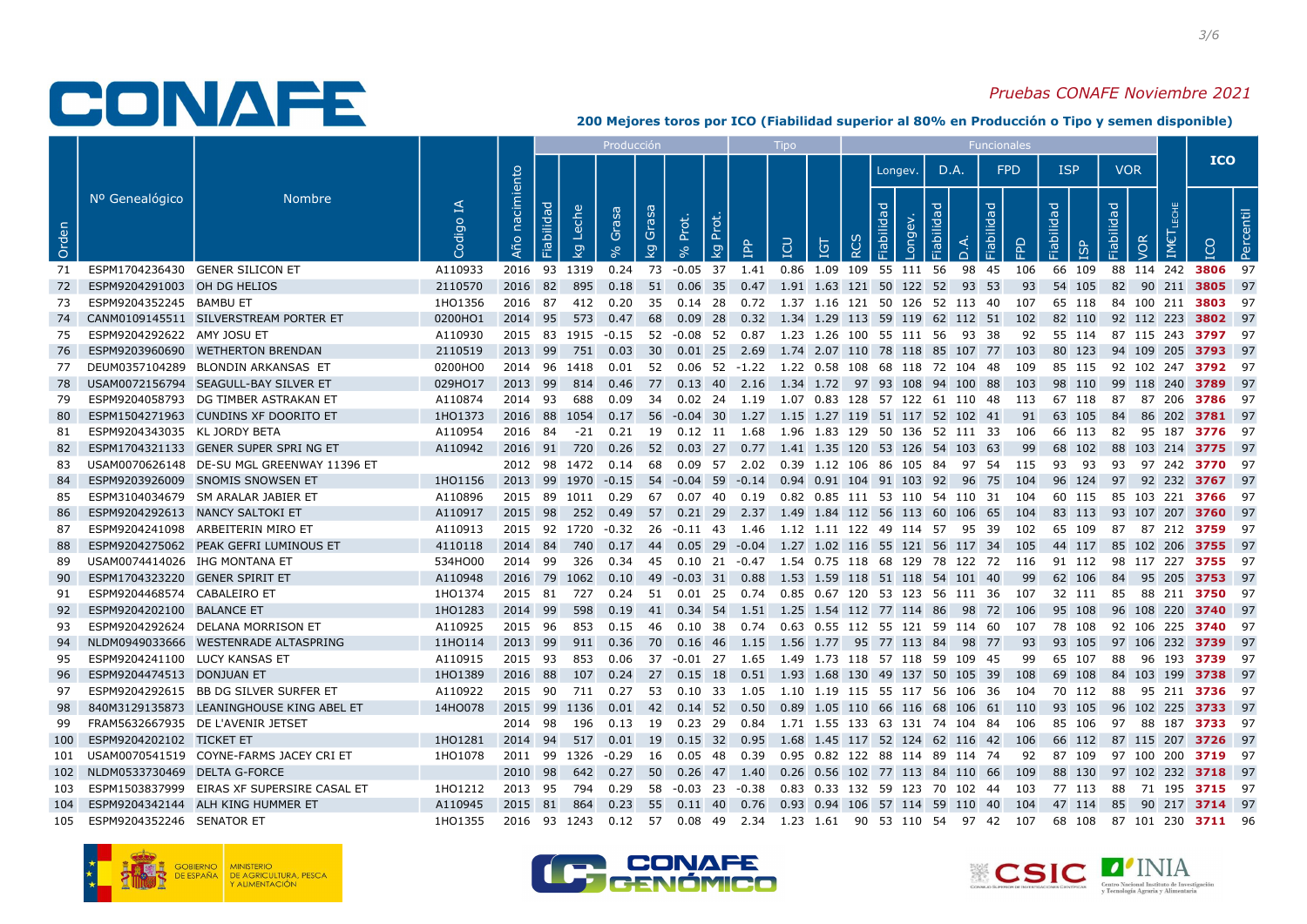#### Pruebas CONAFE Noviembre 2021

|       |                                     |                                                   |             |                   |              |                         | Producción |                        |       |                     |     | <b>Tipo</b> |            |    |                                                                                                         |                  |          | Funcionales |      |            |           |            |                                  |            |  |
|-------|-------------------------------------|---------------------------------------------------|-------------|-------------------|--------------|-------------------------|------------|------------------------|-------|---------------------|-----|-------------|------------|----|---------------------------------------------------------------------------------------------------------|------------------|----------|-------------|------|------------|-----------|------------|----------------------------------|------------|--|
|       |                                     |                                                   |             |                   |              |                         |            |                        |       |                     |     |             |            |    | Longev.                                                                                                 | D.A.             |          | <b>FPD</b>  |      | <b>ISP</b> |           | <b>VOR</b> |                                  | <b>ICO</b> |  |
| Orden | Nº Genealógico                      | <b>Nombre</b>                                     | R<br>Codigo | nacimiento<br>Año | Fiabilidad   | Leche<br>$\overline{5}$ | Grasa      | Grasa<br>$\mathcal{Q}$ | Prot. | ᅕ<br>$\overline{5}$ | ) 이 | EQ          | <b>IGT</b> | RC | J<br>Longev.<br>$\vec{\sigma}$<br>Fiabil                                                                | <b>bebilidad</b> | $\Omega$ | Fiabilidad  | 운    | Fiabilidad | <b>GD</b> | Fiabilidad | <b>VOR</b><br>$\sum_{i=1}^{n}$   | Percentil  |  |
|       | 106 ESPM9204430199 GRACE BONKA ET   |                                                   | A110952     | 2016 79           |              | $-140$                  |            |                        |       |                     |     |             |            |    | 0.36 29 0.30 24 1.20 1.19 1.00 121 53 130 56 116 42 106                                                 |                  |          |             |      |            |           |            | 34 117 84 74 185 3704 96         |            |  |
|       |                                     | 107 CANM0109051014 BLONDIN TJR SPIDERMAN ET       | 151HO03     |                   |              |                         |            |                        |       |                     |     |             |            |    | 2014 95 1025 -0.02 35 0.06 40 0.73 1.68 1.66 97 59 118 62 111 50 104 81 119                             |                  |          |             |      |            |           |            | 92 117 222 <b>3703</b> 96        |            |  |
|       | 108 ESPM1704022456 GENER JAPON ET   |                                                   | A110876     |                   |              |                         |            |                        |       |                     |     |             |            |    | 2014 94 664 -0.10 13 0.06 28 1.79 1.23 1.48 121 62 122 67 118 42                                        |                  |          |             | - 99 |            |           |            | 66 111 87 93 184 3703 96         |            |  |
|       |                                     | 109 CANM0108502626 SILVERRIDGE V ENTAIL ET        | 0200HO1     |                   | 2013 99 1395 |                         |            |                        |       |                     |     |             |            |    | 0.04 54 0.02 47 1.27 1.40 1.55 104 84 109 86 91 74 103                                                  |                  |          |             |      | 94 112     |           |            | 97 85 213 3701 96                |            |  |
|       |                                     | 110 ESPM4904192286 SIELMA CHUPA HOLSTEIN DRACO ET | A110919     |                   |              |                         |            |                        |       |                     |     |             |            |    | 2015 88 880 0.28 61 0.20 49 1.20 1.42 1.53 106 53 106 54 95 34 100 62 112 85 94 215 3700 96             |                  |          |             |      |            |           |            |                                  |            |  |
| 111   |                                     | ESPM0804234237 THOS APOLL LLUM ROJO               | 1HO1349     |                   |              |                         |            |                        |       |                     |     |             |            |    | 2015 81 1486 -0.17 34 -0.03 45 0.87 0.68 0.67 117 45 117 46 98 35 108                                   |                  |          |             |      |            |           |            | 56 111 81 92 218 <b>3700</b> 96  |            |  |
|       |                                     | 112 ESPM9204057956 ANDERSTRUP BALISTO QUIXOTE ET  | 1HO1257     |                   |              |                         |            |                        |       |                     |     |             |            |    | 2014 99 834 0.34 65 0.18 46 2.13 0.35 0.97 118 89 104 92 95 83                                          |                  |          |             | - 99 | 97 109     |           |            | 98 71 194 <b>3698</b> 96         |            |  |
|       |                                     | 113 USAM0066636657 DE-SU 521 BOOKEM ET            | 7HO1072     |                   |              |                         |            |                        |       |                     |     |             |            |    | 2009 99 1043 -0.05 32 0.13 48 1.06 0.93 0.93 110 89 115 94 104 83 116 95 117                            |                  |          |             |      |            |           |            | 98 85 215 <b>3693</b> 96         |            |  |
|       |                                     | 114 USAM0072436683 EDG SATURN SENDER 8136 ET      |             |                   |              |                         |            |                        |       |                     |     |             |            |    | 2013 96 564 0.23 43 0.13 32 1.57 1.94 1.89 110 66 117 72 104 69 109 85 106 92 95 200 3689 96            |                  |          |             |      |            |           |            |                                  |            |  |
|       |                                     | 115 840M3129128854 PEAK ALTATOOHOT ET             | 11HO118     |                   |              |                         |            |                        |       |                     |     |             |            |    | 2015 95 259 0.44 52 0.23 31 1.37 2.09 2.26 103 63 119 68 106 54                                         |                  |          |             | 98   | 69 108     |           |            | 92 115 199 <b>3685</b> 96        |            |  |
|       |                                     | 116 ESPM1504271950 CASA MENOR RUBICUNDO           | 1HO1367     | 2016 91 236       |              |                         |            |                        |       |                     |     |             |            |    | 0.57 64 0.19 27 0.50 1.36 1.17 109 49 125 50 109 44 98                                                  |                  |          |             |      | 70 104     |           |            | 85 105 214 <b>3682</b> 96        |            |  |
|       | 117 ESPM9204342145 CLASSY BALI ET   |                                                   | A110946     | 2016 92           |              | 990                     |            |                        |       |                     |     |             |            |    | 0.20 56 0.08 41 1.25 0.51 1.09 115 52 112 54 102 52                                                     |                  |          |             | 90   | 67 108     |           |            | 88 78 185 3681 96                |            |  |
|       | 118 ESPM9204041024 CITIZEN ET       |                                                   | 1HO1220     |                   |              |                         |            |                        |       |                     |     |             |            |    | 2013 94 1402 0.15 67 -0.04 41 1.04 1.44 1.57 102 63 106 66 98 38 105 76 104                             |                  |          |             |      |            |           |            | 88 107 219 <b>3678</b> 96        |            |  |
|       |                                     | 119 ESPM9204261802 M NZER MERKEL ET               | 1HO1311     |                   |              |                         |            |                        |       |                     |     |             |            |    | 2015 81 1065 -0.09 28 -0.03 31 0.29 1.87 1.00 111 53 120 54 113 34 107 44 110 85 105 216 <b>3676</b> 96 |                  |          |             |      |            |           |            |                                  |            |  |
|       |                                     | 120 ESPM9204059807 SABINE CARNAVAL ET             | A110878     |                   |              |                         |            |                        |       |                     |     |             |            |    | 2014 90 756 0.10 37 0.01 26 1.60 1.88 1.94 109 60 115 59 110 40 112 62 114 88 119 205 3676 96           |                  |          |             |      |            |           |            |                                  |            |  |
| 121   |                                     | ESPM3303868964 PETO A.S. MELVIN ET                | 2110513     |                   |              |                         |            |                        |       |                     |     |             |            |    | 2013 99 2152 -0.51 18 -0.16 50 0.67 1.32 1.19 118 89 105 91 99 83 105 91 111 98 97 203 3673 96          |                  |          |             |      |            |           |            |                                  |            |  |
|       |                                     | 122 USAM0074072173 WESSELCREST LANDON ET          | 97HO416     |                   |              |                         |            |                        |       |                     |     |             |            |    | 2014 96 1242 0.09 54 0.09 50 -0.12 1.01 0.71 103 61 111 65 106 52 113 77 112 94 109 237 3671 96         |                  |          |             |      |            |           |            |                                  |            |  |
|       |                                     | 123 ESPM9204241094 CHIFFON JAGGER ET              | A110905     |                   |              |                         |            |                        |       |                     |     |             |            |    | 2014 88 693 -0.01 24 0.11 34 1.15 1.68 1.62 112 52 122 55 108 30                                        |                  |          |             | 99   |            |           |            | 62 112 85 107 197 <b>3669</b> 96 |            |  |
|       |                                     | 124 ESPM9204415116 LIN-HORST LH-K&L JARIK         | 1HO1368     | 2016 85           |              |                         | 18  0.16   |                        |       |                     |     |             |            |    | 16 0.02 3 0.87 2.13 1.83 132 52 135 54 114 50                                                           |                  |          |             | 98   | 68 116     |           |            | 85 94 161 <b>3668</b> 96         |            |  |
|       |                                     | 125 USAM0070726929 UECKER SUPERSIRE JOSUPER ET    | 29HO175     | 2013 99 1850      |              |                         |            |                        |       |                     |     |             |            |    | -0.06 60 -0.02 57 -0.68 0.59 0.29 106 81 112 84 96 79 105 92 103                                        |                  |          |             |      |            |           |            | 98 100 239 <b>3665</b> 96        |            |  |
|       |                                     | 126 GBRM8380500583 WILLSBRO ABBOTT ET             | 0200HO0     | 2014 98           |              |                         |            |                        |       |                     |     |             |            |    | 87 0.47 48 0.23 25 0.53 2.22 1.77 113 54 125 69 106 65 110 91 106 95 98 201 3665 96                     |                  |          |             |      |            |           |            |                                  |            |  |
|       | 127 ESPM9204430204 GIN BAHIA ET     |                                                   | A110959     |                   |              |                         |            |                        |       |                     |     |             |            |    | 2016 92 138 0.18 22 0.02 7 1.54 1.59 1.68 130 50 135 50 107 53 93 73 114 85 90 164 3658 96              |                  |          |             |      |            |           |            |                                  |            |  |
|       |                                     | 128 ESPM9204430205 VEKIS GH BLANCO ET             | A110962     |                   |              |                         |            |                        |       |                     |     |             |            |    | 2016 77 690 0.14 39 0.06 29 1.09 0.44 0.58 127 53 118 54 105 34 107 49 120                              |                  |          |             |      |            |           |            | 84 78 187 <b>3647</b> 96         |            |  |
|       |                                     | 129 ESPM9204275063 GEFRI ALBLAS FELIX P ET        | 4110119     |                   |              |                         |            |                        |       |                     |     |             |            |    | 2015 93 1339 -0.09 38 0.10 54 0.42 0.45 0.64 110 49 115 50 103 34 111 51 108                            |                  |          |             |      |            |           |            | 87 79 211 <b>3646</b> 96         |            |  |
|       | 130 USAM0071494672 EDG DEMAN ET     |                                                   |             | 2012 96           |              |                         |            |                        |       |                     |     |             |            |    | 10  0.56  54  0.28  28  2.78  2.12  2.64  103  71  111  71  102  56                                     |                  |          |             | 98   |            |           |            | 76 113 93 116 192 <b>3645</b> 96 |            |  |
|       |                                     | 131 ESPM9204078713 WILLSBRO KL ECLAIR ET          | 2110533     |                   |              |                         |            |                        |       |                     |     |             |            |    | 2014 97 576 0.17 38 0.11 30 0.54 1.70 1.24 106 63 122 74 115 60 108 72 109 93 114 216 <b>3643</b> 96    |                  |          |             |      |            |           |            |                                  |            |  |
|       | 132 ESPM9204202101 LUACES ET        |                                                   | 1HO1284     | 2014 99           |              | - 456                   |            |                        |       |                     |     |             |            |    | 0.09 25 0.08 23 0.59 1.24 1.34 131 64 122 73 112 71 108 94 115                                          |                  |          |             |      |            |           |            | 95 97 175 <b>3642</b> 96         |            |  |
|       |                                     | 133 CANM0011761788 SILVERRIDGE ENDURE ET          | 0200HO1     | 2013 99           |              |                         |            |                        |       |                     |     |             |            |    | 826 0.08 38 0.12 39 0.96 1.11 1.21 119 81 116 85 101 64  97  91 109  97  68 182 <b>3641</b> 96          |                  |          |             |      |            |           |            |                                  |            |  |
|       |                                     | 134 ESPM9204183237 WILLSBRO SS MAGIC ET           | 2110551     |                   |              |                         |            |                        |       |                     |     |             |            |    | 2015 85 542 0.27 47 0.08 26 2.13 1.54 1.75 107 57 123 59 100 45 102 46 104                              |                  |          |             |      |            |           |            | 87 94 196 3641 96                |            |  |
|       |                                     | 135 ESPM9204184122 REGENIA BIKAIN ET              | A110888     |                   |              |                         |            |                        |       |                     |     |             |            |    | 2014 93 209 0.22 29 0.10 17 0.58 1.55 1.14 121 53 126 62 117 40 105 63 119 85 109 193 3641 96           |                  |          |             |      |            |           |            |                                  |            |  |
|       | 136 USAM0072754131 PEN-COL MARTY ET |                                                   | 7HO1244     | 2013 96 1220      |              |                         |            |                        |       |                     |     |             |            |    | 0.19 64 0.16 57 -0.73 0.80 0.72 107 68 106 71 100 47 108                                                |                  |          |             |      | 82 113     |           |            | 90 104 226 <b>3636</b> 96        |            |  |
|       |                                     | 137 USAM0071303599 LE-O-LA MOGUL GAMBLER          | 14HO073     | 2012 99           |              |                         |            |                        |       |                     |     |             |            |    | 742 0.02 29 -0.05 19 1.48 1.71 1.46 114 87 122 90 105 72  117  95 121  98 105 200 <b>3634</b> 96        |                  |          |             |      |            |           |            |                                  |            |  |
|       |                                     | 138 ESPM9204292625 RZH GLASTONBURY SAXOFON ET     | A110920     | 2015 93 790       |              |                         |            |                        |       |                     |     |             |            |    | 0.11 40 0.14 40 0.93 0.78 0.83 106 53 114 54 112 42 118 72 121                                          |                  |          |             |      |            |           |            | 88 86 206 3631 96                |            |  |
|       | 139 ESPM9204352242 BABYLON ET       |                                                   | 1HO1359     |                   |              |                         |            |                        |       |                     |     |             |            |    | 2016 88 291 0.26 36 0.08 18 0.90 1.59 1.42 109 49 129 50 113 45 112 65 118 82 105 202 <b>3630</b> 96    |                  |          |             |      |            |           |            |                                  |            |  |
|       |                                     | 140 ESPM9204181828 DUKEFARM SILLIAN ET            | 2110555     |                   |              |                         |            |                        |       |                     |     |             |            |    | 2015 99 539 0.43 63 0.13 31 1.96 1.27 1.77 95 66 109 67 109 86 110 92 120 98 121 213 <b>3629</b> 96     |                  |          |             |      |            |           |            |                                  |            |  |





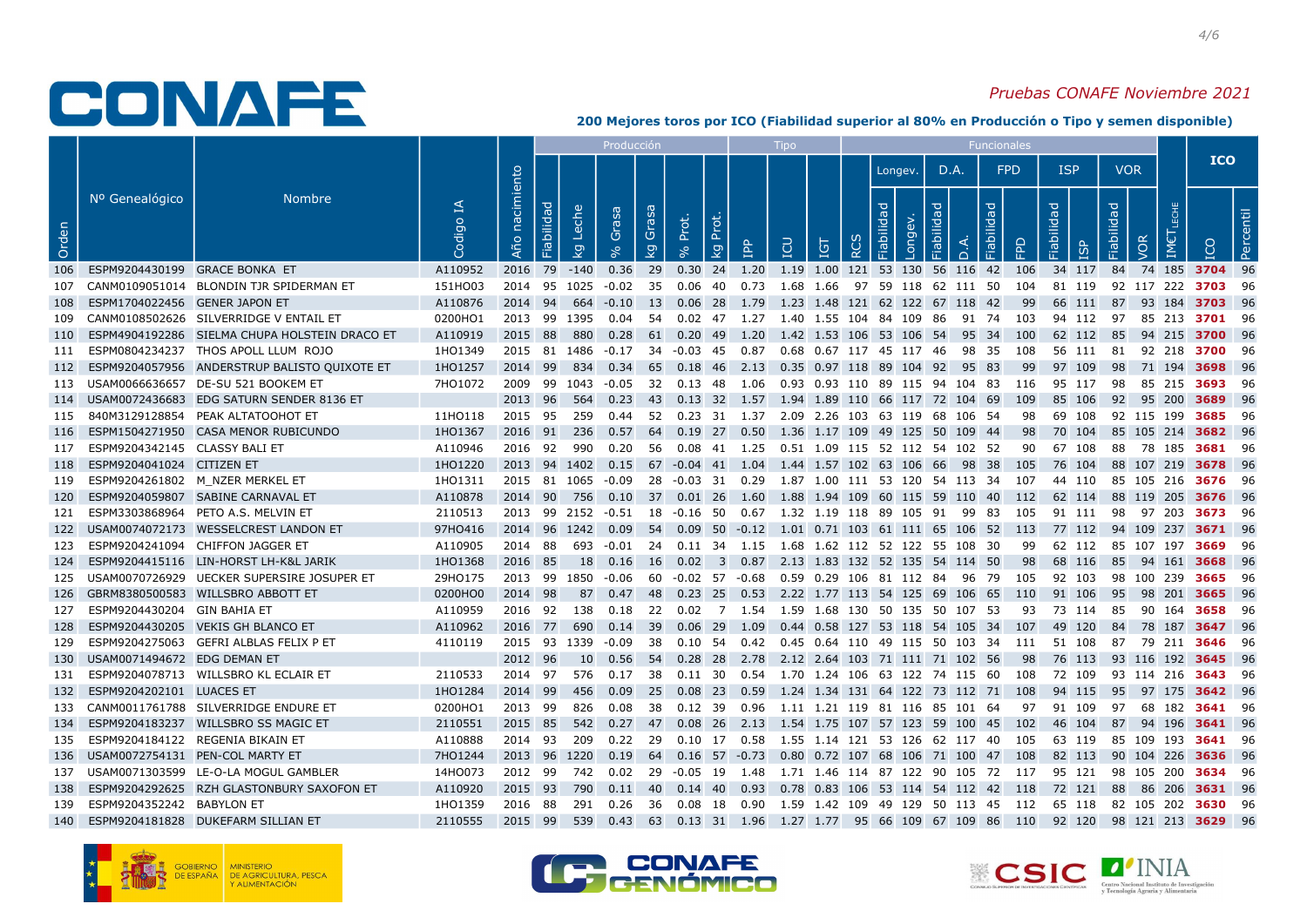### Pruebas CONAFE Noviembre 2021

|       |                                     |                                                   |             |                   |                                       | Producción           |                         |       |                         |   | <b>Tipo</b> |            |            |                                                                                                     |                                   | Funcionales |            |            |    |            |                               |                                 |  |
|-------|-------------------------------------|---------------------------------------------------|-------------|-------------------|---------------------------------------|----------------------|-------------------------|-------|-------------------------|---|-------------|------------|------------|-----------------------------------------------------------------------------------------------------|-----------------------------------|-------------|------------|------------|----|------------|-------------------------------|---------------------------------|--|
|       |                                     |                                                   |             |                   |                                       |                      |                         |       |                         |   |             |            |            | Longev.                                                                                             | D.A.                              |             | <b>FPD</b> | <b>ISP</b> |    | <b>VOR</b> |                               | <b>ICO</b>                      |  |
| Orden | Nº Genealógico                      | <b>Nombre</b>                                     | ₹<br>Codigo | nacimiento<br>Año | Fiabilidad<br>Leche<br>$\overline{Q}$ | Grasa                | Grasa<br>$\overline{5}$ | Prot. | Prot.<br>$\overline{Q}$ | 횹 | <b>PDI</b>  | <b>IGT</b> | <b>RCS</b> | ᅙ<br>Longev.<br>$\ddot{\sigma}$                                                                     | Fiabilidad<br>$\overline{\Omega}$ | Fiabilidad  |            | Fiabilidad | 9g | Fiabilidad | VOR<br>$\sum_{i=1}^{n}$       | Percentil                       |  |
|       | 141 ESPM9204301928 K&L PS SNAKE     |                                                   | 1HO1320     |                   | 2015 97 1353                          |                      |                         |       |                         |   |             |            |            | 0.11 60 -0.09 34 0.52 0.88 1.03 104 54 113 67 99 53                                                 |                                   |             | 101 85 121 |            |    | 90         | 76 196 <b>3627</b>            | -96                             |  |
|       |                                     | 142 840M3014558977 WA-DEL ABS BOURBON ET          | 29HO179     |                   |                                       |                      |                         |       |                         |   |             |            |            | 2014 97 1527 -0.10 44 0.03 53 -0.66 0.81 0.40 102 68 117 71 105 53 110                              |                                   |             |            | 73 108     |    |            | 93 107 233 <b>3623</b>        | - 96                            |  |
| 143   |                                     | ESPM9204363996 DE VRENDT ARNO 10                  | 1HO1379     |                   | 2016 95 897                           |                      |                         |       |                         |   |             |            |            | -0.03 29  0.08  38  0.47  1.21  1.01  116  47  119  50  104  65  103                                |                                   |             |            | 80 116     |    | 86         |                               | 88 195 <b>3621</b> 96           |  |
|       |                                     | 144 ESPM9204184883 DENISE MULLIGAN ET             | A110895     | 2014 94           | 576                                   | 0.20                 |                         |       |                         |   |             |            |            | 41 0.05 24 1.68 1.78 1.71 104 55 114 63 114 38 106                                                  |                                   |             |            | 72 114     |    |            |                               | 87 106 195 3614 95              |  |
|       |                                     | 145 NLDM0888659628 DELTA BOOKEM DANNO ET          |             |                   |                                       |                      |                         |       |                         |   |             |            |            | 2012 98 1009 -0.05 31 0.14 48 1.25 0.82 0.74 109 74 109 79 108 63                                   |                                   |             | 97         |            |    |            |                               | 87 116 97 78 196 <b>3611</b> 95 |  |
|       |                                     | 146 ESPM1704126964 GENER SIMETRIC ET              | A110903     |                   |                                       |                      |                         |       |                         |   |             |            |            | 2015 93 1214 -0.05 38 0.08 48 1.33 1.19 1.31 102 55 111 60 98 44 102                                |                                   |             |            | 72 114     |    |            |                               | 88 102 211 <b>3608</b> 95       |  |
| 147   |                                     | ESPM9204175168 WILLSBRO CJ ASTRO ET               | 2110540     | 2014 89           |                                       |                      |                         |       |                         |   |             |            |            | 291  0.45  55  0.20  29  0.88  1.33  1.12  100  55  119  59  116  50  110                           |                                   |             |            | 44 111     |    |            | 85 117 219 <b>3605</b>        | - 95                            |  |
|       |                                     | 148 840M3014562015 SANDY-VALLEY COPIOUS ET        | 0200HO1     |                   |                                       |                      |                         |       |                         |   |             |            |            | 2014 97 1413 -0.11 39 -0.03 42 0.45 1.11 0.99 102 61 115 68 103 50                                  |                                   |             | 97         | 85 116     |    |            |                               | 93 109 212 3604 95              |  |
|       | 149 ESPM2504230595 PLABELMA BRIU ET |                                                   | 2110567     |                   |                                       |                      |                         |       |                         |   |             |            |            | 2015 89 552 0.63 83 0.14 32 1.47 1.39 1.40 96 53 107 56 103 48 100 58 107 85 105 210 <b>3603</b> 95 |                                   |             |            |            |    |            |                               |                                 |  |
|       | 150 ESPM9204342142 WILLIE ROLEX ET  |                                                   | A110941     | 2016              | - 78<br>687                           |                      |                         |       |                         |   |             |            |            | 0.21 46 0.10 33 1.97 1.16 1.66 105 53 118 56 99 36                                                  |                                   |             | -99        | 42 112     |    |            |                               | 84 95 193 3603 95               |  |
|       |                                     | 151 CANM0012189029 STANTONS APPLICABLE ET         | 0200HO1     |                   | 2015 98 -286                          | 0.49                 |                         |       |                         |   |             |            |            | 35  0.20  10  2.66  2.50  2.60  111  68  120  71  109  64                                           |                                   |             | 95         | 88 118     |    |            | 95 113 172 <b>3603</b>        | - 95                            |  |
|       |                                     | 152 ESPM1503837995 FONTELAS XF SUPERSI VICENZO ET | 1HO1215     | 2013              | 94 1116                               |                      |                         |       |                         |   |             |            |            | 0.21 62 0.00 36 0.61 0.79 0.71 114 60 113 67 95 45                                                  |                                   |             | -99        | 74 109     |    |            |                               | 88 106 213 3602 95              |  |
|       |                                     | 153 USAM0072044077 MORNINGVIEW MCC KINGBOY ET     |             |                   |                                       |                      |                         |       |                         |   |             |            |            | 2012 99 1115 -0.05 35 -0.01 35 0.57 1.46 1.52 111 92 111 94 112 90                                  |                                   |             | 98         | 98 110     |    |            |                               | 99 92 181 <b>3601</b> 95        |  |
|       |                                     | 154 USAM0069981349 SEAGULL-BAY SUPERSIRE ET       |             |                   |                                       | 2010 99 1381 0.14 65 |                         |       |                         |   |             |            |            | 0.05 50 -0.43 0.54 0.29 108 95 113 96 94 88                                                         |                                   |             | 108        | 98 108     |    |            | 99 101 233 <b>3600</b>        | - 95                            |  |
|       |                                     | 155 USAM0071637328 RICHMOND-FD EL BOMBERO ET      | 0200HO0     |                   |                                       | 2012 98 870 0.18     |                         |       |                         |   |             |            |            | 50  0.03  31  -0.34  0.97  0.77  117  78  118  80  109  74                                          |                                   |             | 99         |            |    |            | 92 111 97 104 195 <b>3598</b> | - 95                            |  |
|       |                                     | 156 ESPM9204057954 OCKEMA CASCOIN KONING          | 1HO1240     | 2014 94           |                                       | 671 0.28             |                         |       |                         |   |             |            |            | 53  0.16  38  -0.09  1.13  1.10  110  58  116  63  110  47  116                                     |                                   |             |            |            |    |            |                               | 80 107 90 112 215 3597 95       |  |
|       |                                     | 157 NLDM0543756297 APINA ALTAEMBASSY              | 11HO111     |                   | 2011 97 1206                          | 0.08                 |                         |       |                         |   |             |            |            | 52 -0.15 23 0.47 1.24 0.84 115 77 115 79 110 53 122 85 101 93 106 208 <b>3597</b> 95                |                                   |             |            |            |    |            |                               |                                 |  |
|       |                                     | 158 CANM0012302930 PROGENESIS FORTUNE ET          | 0200HO1     | 2015              | 98<br>381                             | 0.26                 |                         |       |                         |   |             |            |            | 39  0.15  28  -0.30  1.93  1.20  118  59  125  65  110  72                                          |                                   |             | 93         | 85 100     |    | - 96       |                               | 93 182 3596 95                  |  |
|       |                                     | 159 CANM0109319190 PROGENESIS ORION ET            | 0200HO1     |                   | 2014 99 1074                          | 0.08                 |                         |       |                         |   |             |            |            | 47 -0.07 27 0.21 1.29 1.16 113 77 119 85 103 72                                                     |                                   |             | 99         | 95 112     |    | - 98       | 96 192 <b>3590</b>            | - 95                            |  |
|       | 160 CANM0011792112 GINARY DODGE ET  |                                                   | 0200HO1     | 2014 98           | 440                                   | 0.18                 | - 34                    |       |                         |   |             |            |            | 0.05 19 0.74 1.83 1.56 123 66 122 78 109 57                                                         |                                   |             | - 106      | 91 105     |    | - 95       | 85 167 <b>3590</b>            | - 95                            |  |
|       |                                     | 161 840M3011816312 CO-OP RENEGADE ET              |             | 2013 99           | 669                                   | 0.33                 |                         |       |                         |   |             |            |            | 58 0.06 28  1.91  1.50 1.77  93 77 110 80 108 65  101  91 119  97 116 207 <b>3582</b> 95            |                                   |             |            |            |    |            |                               |                                 |  |
|       |                                     | 162 USAM0072436717 EDG UNO COMINGO 8170 ET        |             | 2013              | 650<br>- 96                           |                      |                         |       |                         |   |             |            |            | 0.21 45 0.08 29 0.30 1.51 1.26 111 68 115 75 110 55                                                 |                                   |             | 97         | 76 116     |    |            |                               | 95 103 194 <b>3582</b> 95       |  |
| 163   | ESPM9204013814 SUPREM ET            |                                                   | 1HO1227     | 2013 99           |                                       |                      |                         |       |                         |   |             |            |            | 617 -0.05 17 -0.07 13 1.92 1.63 1.51 124 92 119 94 115 83 112                                       |                                   |             |            | 98 111     |    | - 99       | 74 156 <b>3580</b>            | -95                             |  |
|       |                                     | 164 CANM0012302878 PROGENESIS GRANITE ET          | 0200HO1     | 2015              | 96<br>732                             |                      | $0.41$ 68               |       |                         |   |             |            |            | 0.12 36 1.32 1.11 1.31 93 66 114 68 105 50                                                          |                                   |             | 111        | 88 105     |    |            |                               | 93 104 222 3575 95              |  |
| 165   | ESPM1504271941 LSCG SILVANO ET      |                                                   | 1HO1369     |                   | 2016 87 770                           |                      |                         |       |                         |   |             |            |            | 0.31 60 0.06 31 1.56 0.84 1.05 103 50 114 52 106 44 108                                             |                                   |             |            | 61 107     |    |            | 84 108 212 <b>3574</b>        | - 95                            |  |
|       |                                     | 166 ESPM2704271909 A CAMPAZA SUPREM SORTE ET      | 1HO1348     |                   | 2015 84 1285                          |                      |                         |       |                         |   |             |            |            | -0.24 20 -0.22 18 1.35 1.50 1.46 120 53 122 54 104 45                                               |                                   |             | 101 59 109 |            |    | 85         |                               | 90 173 3573 95                  |  |
|       |                                     | 167 ESPM9204001544 KOEPON OCASION ET              | A110871     | 2014 89           | 567                                   | 0.08                 |                         |       |                         |   |             |            |            | 28  0.06  25  1.32  1.35  1.24  126  55  118  59  108  31                                           |                                   |             | 94         | 62 104     |    | -84        |                               | 94 171 3572 95                  |  |
|       |                                     | 168 CANM0107359260 COMESTAR LAUTRUST              | 0200HO0     |                   | 2012 98 1004                          | 0.19                 |                         |       |                         |   |             |            |            | 56  0.13  46  0.41  1.40  1.00  101  61  111  65  101  79  104                                      |                                   |             |            | 91 102     |    | - 95       |                               | 99 216 3568 95                  |  |
|       |                                     | 169 USAM0143363196 WA-DEL OUTFITTER ET            | 0200HO1     | 2015 96           |                                       | -38<br>0.35          |                         |       |                         |   |             |            |            | 35  0.17  18  1.75  2.01  2.24  118  63  123  65  104  59                                           |                                   |             | 95         | 84 107     |    |            |                               | 92 116 174 <b>3568</b> 95       |  |
|       |                                     | 170 USAM0072128215 MR MOGUL DENVER 1426 ET        |             |                   |                                       |                      |                         |       |                         |   |             |            |            | 2013 99 1612 0.14 73 0.02 54 -0.01 0.85 0.86 90 77 107 81 93 58                                     |                                   |             | 97         | 93 110     |    |            |                               | 96 111 239 <b>3565</b> 95       |  |
|       | 171 ESPM9204208985 MONCELOS         |                                                   | 1HO1286     |                   | 2014 95 1229                          | -0.08                |                         |       |                         |   |             |            |            | 35 -0.02 38 0.76 1.25 1.36 114 54 115 68 97 38 108                                                  |                                   |             |            | 81 109     |    | 87         | 94 193 <b>3563</b>            | - 95                            |  |
|       |                                     | 172 ESPM9204110595 DARLING CARTIER ET             | A110881     |                   | 2014 91 1393                          |                      |                         |       |                         |   |             |            |            | $-0.07$ 42 $-0.04$ 41 $-0.60$ 0.46 0.12 117 55 116 62 103 31 119                                    |                                   |             |            | 64 115     |    |            |                               | 87 103 222 <b>3561</b> 95       |  |
|       | 173 FRAM4457925018 JARMON           |                                                   |             | 2014 99           | 731                                   | 0.20                 |                         |       |                         |   |             |            |            | 47  0.24  49  1.47  1.39  1.29  97  71  108  76  102  44  112                                       |                                   |             |            | 64 109     |    |            | 97 107 225 <b>3558</b>        | - 95                            |  |
|       |                                     | 174 840M3129016332 PEAK ACCELRENOWN ET            | 14HO078     | 2015 98           | 549                                   |                      |                         |       |                         |   |             |            |            | 0.41 61 0.05 23 0.91 1.63 1.43 97 61 123 62 108 72 107 89 101 94 114 216 <b>3558</b> 95             |                                   |             |            |            |    |            |                               |                                 |  |
|       |                                     | 175 ESPM9204363995 PENTAGON K&L POKEMON CLUN      | 1HO1382     | 2016 95           |                                       |                      |                         |       |                         |   |             |            |            | 64 -0.20 -17 0.13 15 0.92 1.48 1.24 138 49 141 50 115 72 107 81 110 87 86 153 3558                  |                                   |             |            |            |    |            |                               | - 95                            |  |